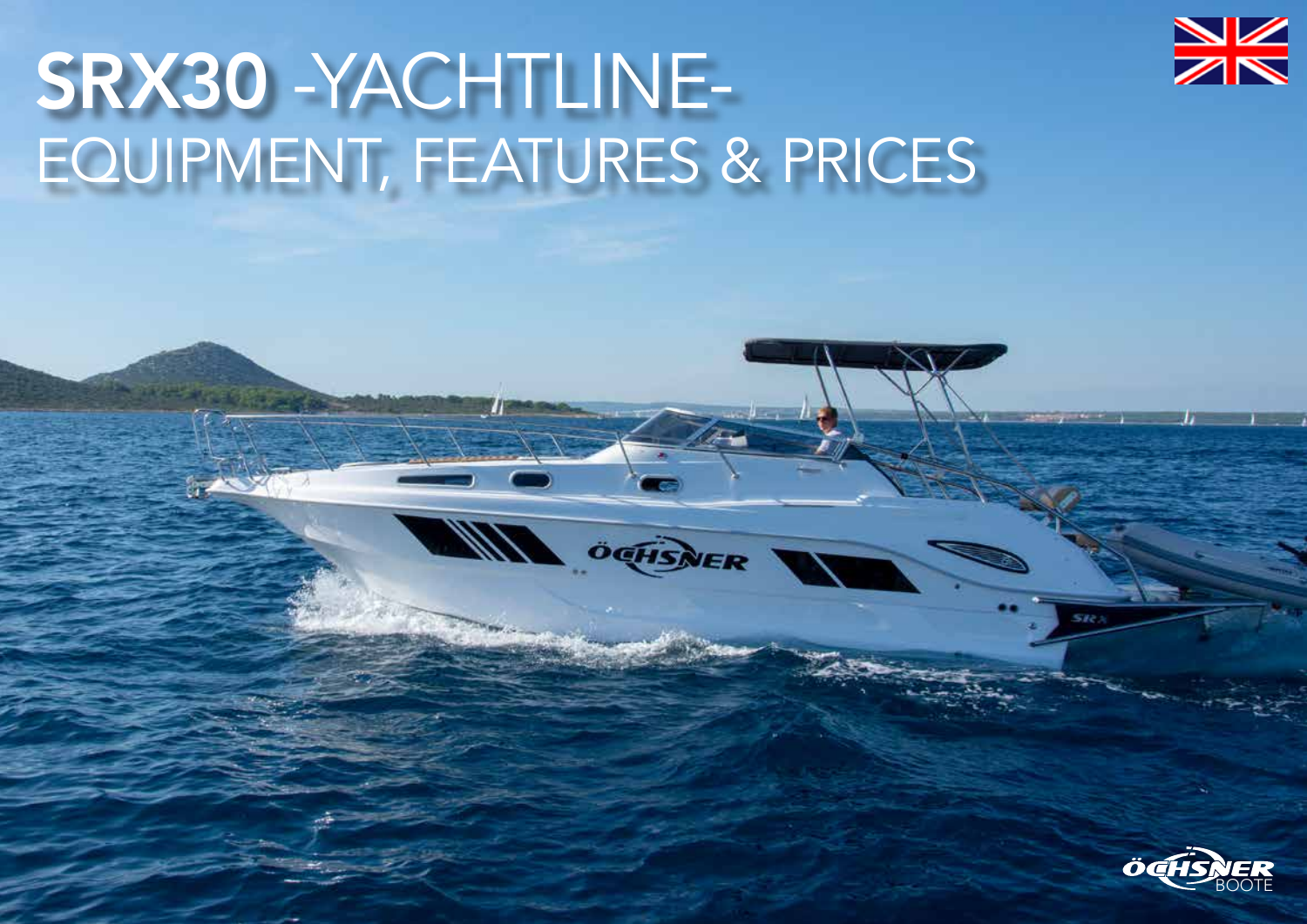#### TECHNICAL SPECIFICATIONS

| <b>Total length</b>                    | 10,23 m                |
|----------------------------------------|------------------------|
| Total width                            | $2,55 \, \text{m}$     |
| Total weight (boat / engine / trailer) | 3.400 kg -<br>3.500 kg |
| Max. persons                           | 8                      |
| Fresh water tank                       | 130 Ltr.               |
| Waste tank                             | 112 Ltr.               |
| Standing height in cabin               | x                      |
| Total height on trailer                | $3,03 \; m$            |
| Draft in shallow water position        | $0,62 \; m$            |
| CF - certification                     | B                      |
| Built-in tank made of stainless steel  | 330 Ltr.*              |
| Max. speed gasoline                    | 65 km/h                |
| Max. speed diesel                      | 60 km/h                |

## ENGINE / DRIVE / FUEL

| Inboard engine                             | x               |
|--------------------------------------------|-----------------|
| Boat incl. VOLVO Penta 240 gasoline engine | 130.920 €       |
| Boat incl. VOLVO Penta 280 gasoline engine | 132.435 €       |
| Boat incl. VOLVO Penta D3-220 diesel       | 150.500 €       |
| Boat incl. VOLVO Penta D3-170 diesel       | 141.680 €       |
| Duoprop double propeller                   | x               |
| Engine weight gasoline / diesel            | 410 kg / 363 kg |
| Loading capacity gasoline / diesel         | 120 A / 180 A   |
| Capacity gasoline / diesel                 | 4,31/2,41       |
| Cylinder gasoline / diesel                 | 6/5             |
| Dual-circuit cooling                       | x               |

#### INTERIEUR

| Wood internals                      | Dark Blue                    |
|-------------------------------------|------------------------------|
| Upholstery color                    | Beige / Dark Grey            |
| Sleeping places bow / owner's cabin | 2                            |
| Sleeping places underfloor cabin    | 2                            |
| Sleeping places salon               |                              |
| Mount for table in cabin            | 1x owner's cabin<br>1x salon |

Roof hatches to open 3 Side windows to open 5 Additional windows in owner's cabin metal capacity and the 2 Hot plate optional Wardrobe x Basin / sink 2 Marine carpet in anthracite x Mirror in bow end x Toilet room / bathroom x Shower **Panorama** Shower LED reading light 3 Indirect LED lighting in the pantry x Ceiling lighting / room lighting 5 LED Ceramic toilet with electric flush and softclose soluting the time specific hash and continued<br>function Dirty water pump with chopper (Macerator)  $350 \in$ 12V socket in cabin 3 Light and airing tower in cabin below deck with Light and all ing tower in cabin below deck with  $x = x^2 + 2x + 3$ Space saving sliding door to owner's cabin x x

## EXTERIEUR & DESIGN

|                                               | Wood color                                                         | Dark Blue         |
|-----------------------------------------------|--------------------------------------------------------------------|-------------------|
|                                               | Upholstery color                                                   | Mocca / Dark Grey |
|                                               | Seats in round seat group (stern)                                  | 5                 |
|                                               | Sleeping places in the cockpit area                                | 2                 |
|                                               | Table in cockpit area / persons                                    | 5                 |
|                                               | Marine carpet in anthracite                                        | x                 |
|                                               | Sunbed places in the cockpit area                                  | 2                 |
|                                               | Sunbed places on the sundeck                                       | 2                 |
| $\left( \begin{array}{c} \end{array} \right)$ | Upholstery for the sundeck (rollable)                              | 965€              |
|                                               | Bathing platform                                                   | XXL               |
|                                               | Stern shower                                                       | x                 |
|                                               | Bathing seat / gangway / bathing ladder combi-<br>nation           | x                 |
|                                               | Adjustable multi-functional roof                                   | x                 |
| ∩                                             | Side panels with windows for multi-functional<br>roof (camper top) | 2 080 €           |
|                                               |                                                                    |                   |

| ◯ Sun protection sail bow area | 580€    |
|--------------------------------|---------|
| Sun protection side part       | 605€    |
| Cockpitpersenning              | 1.930 € |
| 12V socket in the cockpit area |         |
| Dog gangway                    | 723€    |
| Stern door to bathing platform | 235€    |
|                                |         |

## **TECHNIC**

|                                             | Shorepower                                        | x                               |
|---------------------------------------------|---------------------------------------------------|---------------------------------|
|                                             | Battery charger                                   | x                               |
|                                             | Battery                                           | 2                               |
|                                             | <b>AGM Battery - Upgrade</b>                      | <b>TECHNIC</b>                  |
| ∩                                           | Electrical anchor winch                           | 2.475€                          |
|                                             | Fridge with icebox                                | х                               |
|                                             | 2nd fridge with icebox                            | 1.080 €                         |
|                                             | Bow thruster                                      | x                               |
|                                             | Stern thruster incl. remote control               | optional                        |
|                                             | Remote control for<br>anchor winch & bow thruster | 685€                            |
|                                             | Trim system (engine)                              | х                               |
|                                             | $\bigcirc$ Trim assistent (automatic)             | <b>TECHNIC</b>                  |
|                                             | ◯ Waterski assistant                              | <b>TECHNIC</b>                  |
|                                             | ◯ Cruise control system                           | <b>TECHNIC</b>                  |
|                                             | Dirty water system for vacuuming                  | x                               |
|                                             | $\bigcirc$ Transport system for dinghy            | <b>DINGHY</b><br><b>PACKAGE</b> |
|                                             | Fresh water system                                | x                               |
|                                             | 220V socket                                       | 2                               |
|                                             | Indirect LED spot lighting                        | x                               |
|                                             | Electrical bilge pump                             | 3                               |
|                                             | Hand draining pump                                | x                               |
|                                             | Sound insulation in the engine room               | X                               |
|                                             | Water sensors for automatic draining              | 3                               |
|                                             | Electrical horn                                   | x                               |
|                                             | Mechanical gear                                   | x                               |
| $\left(\begin{array}{c} \end{array}\right)$ | Electrical gear                                   | <b>TECHNIC</b>                  |
|                                             | Electronic ignition key (E-Key)                   | <b>TECHNIC</b>                  |
|                                             | Navigation light                                  | x                               |
|                                             |                                                   |                                 |

In the case of a different description, the German version applies. The prices are net prices.

X = Standard features Touring-Package C Technic-Package C Dinghy-Package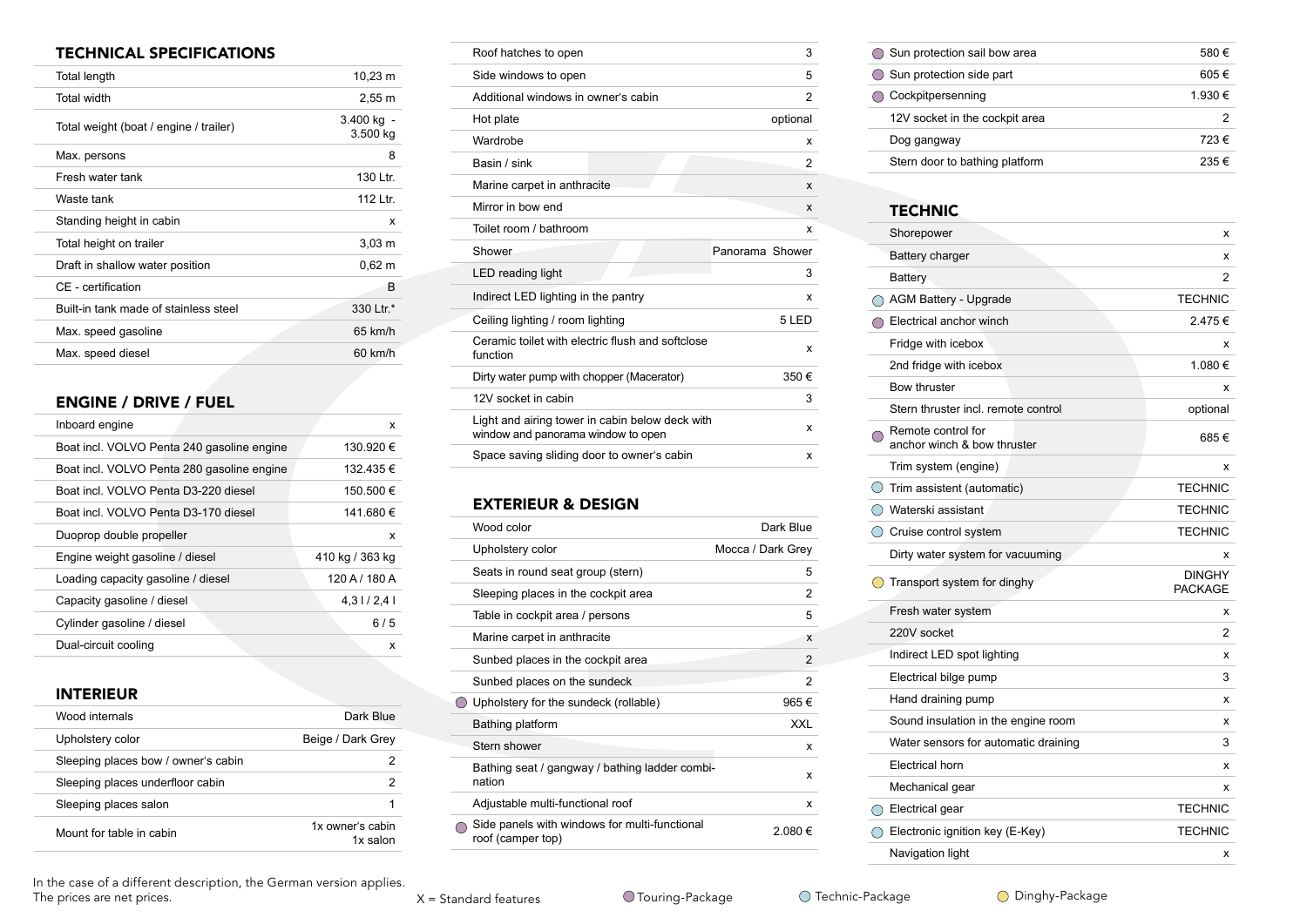| ◯ Smart Phone Connect                    | <b>TECHNIC</b>        |
|------------------------------------------|-----------------------|
| $\bigcirc$ Fuel prefilter, additional    | <b>TECHNIC</b>        |
| Modification suitable for Lake Constance | 2 240 $\epsilon^{**}$ |

#### INSTRUMENTS

| Cockpitpanel                                                                                       | Dark Grey      |
|----------------------------------------------------------------------------------------------------|----------------|
| Steering wheel                                                                                     | Black / Silver |
| Steering wheel with height adjustment                                                              | x              |
| Switch panel incl. fuses                                                                           | x              |
| Rpm counter                                                                                        | x              |
| Voltmeter                                                                                          | x              |
| Engine hour meter                                                                                  | X              |
| Engine temperature display                                                                         | X              |
| Power trim display                                                                                 | x              |
| Fresh water level indicator                                                                        | <b>TFCHNIC</b> |
| Glass cockpit (multimedia center / GPS<br>chartplotter / navigation / echo sounder<br>combination) | <b>TECHNIC</b> |
| Premium music system (control via glass<br>cockpit / Bluetooth / WLAN / display in cabin)          | <b>TECHNIC</b> |
| Analog compass                                                                                     | x              |
| Echo sounder combination                                                                           | x              |
| Speed display                                                                                      | x              |
| Depth measuring                                                                                    | x              |
| Depth warning                                                                                      | x              |
| Water temperature display                                                                          | x              |

# FITTINGS / RAILING / CLEAT

| Massive cleats of stainless steel            | 6 |
|----------------------------------------------|---|
| Pull and strapping eyelet at stern           | 2 |
| Anchor mounting of stainless steel           | X |
| Chain and rope box in bow area               | X |
| Opened row basket                            | x |
| Endless manufactured massive railing         | x |
| Fender basket at bow made of stainless steel | 2 |
| VA treads                                    | x |
|                                              |   |

#### SECURITY & TECHNOLOGY

| Double-shelled hull                                              | x |
|------------------------------------------------------------------|---|
| Sections of underwater hull                                      | 3 |
| Sections in several cells divided                                | x |
| Self draining cockpit area                                       | x |
| Honeycomb structure                                              | x |
| Specially developed stern transom for damped<br>engine vibration | X |
| Low-Wood-System                                                  | x |
| 100% hand-laminated                                              | x |
| WIDF-BFAM hull                                                   | x |
| Automatic extinguishing system (engine room)                     | x |
| Hand extinguisher                                                | 2 |
| Electric engine room ventilation                                 | x |
| Sliding door to cabin (lockable)                                 | x |

| TECHNIC PACKAGE                              | 9.600 € |
|----------------------------------------------|---------|
| 12" Glass cockpit                            |         |
| Cruise control system                        |         |
| Waterski assistant                           |         |
| Trim assistent                               |         |
| E-Key (electronic ignition key)              |         |
| Electrical gear                              |         |
| Digital engine data display in glass cockpit |         |
| Travel computer                              |         |
| Additional fuel prefilter                    |         |
| Fresh water level indicator                  |         |
| Premium music system                         |         |
| <b>AGM Battery - Upgrade</b>                 |         |
| DAB antenna - digital radio reception        |         |

## TOURING PACKAGE 8.380 €

- 
- Camper top Cockpitpersenning Sun protection Upholstery for the sundeck Sun protection sail Electrical anchor winch Remote control for anchor winch & bow thruster

#### **DINGHY PACKAGE** 1.390  $\epsilon$

Electrical stern winch Stern modification Slipping assistance / slip roller / gangway roller Additional long telescope ladder Trim flaps LED light package incl. underwater lighting

#### **STARTER PACKAGE** 530 €

8x Fender Telescope boathook Paddle Lifebelt 30m rope

| <b>REGISTER PACKAGE DE</b> | 218€ |
|----------------------------|------|
|                            |      |

Registration WSA SW 2x license incl. assembly 2x boat name incl. assembly

# BOOT TRAILER

| 3.500 kg - Tandem trailer           | 4.660 € |
|-------------------------------------|---------|
| 3.500 kg - Aluminium tandem trailer | 7.390 € |

The trailer is specially adjusted to your boat and has the necessary equipment for slipping / craning the boat. Including automatic winch, locking device, lashing straps, propeller bag. The reduced-price trailer is only available in conjunction with a new boat as it accompanies the boat during the production.